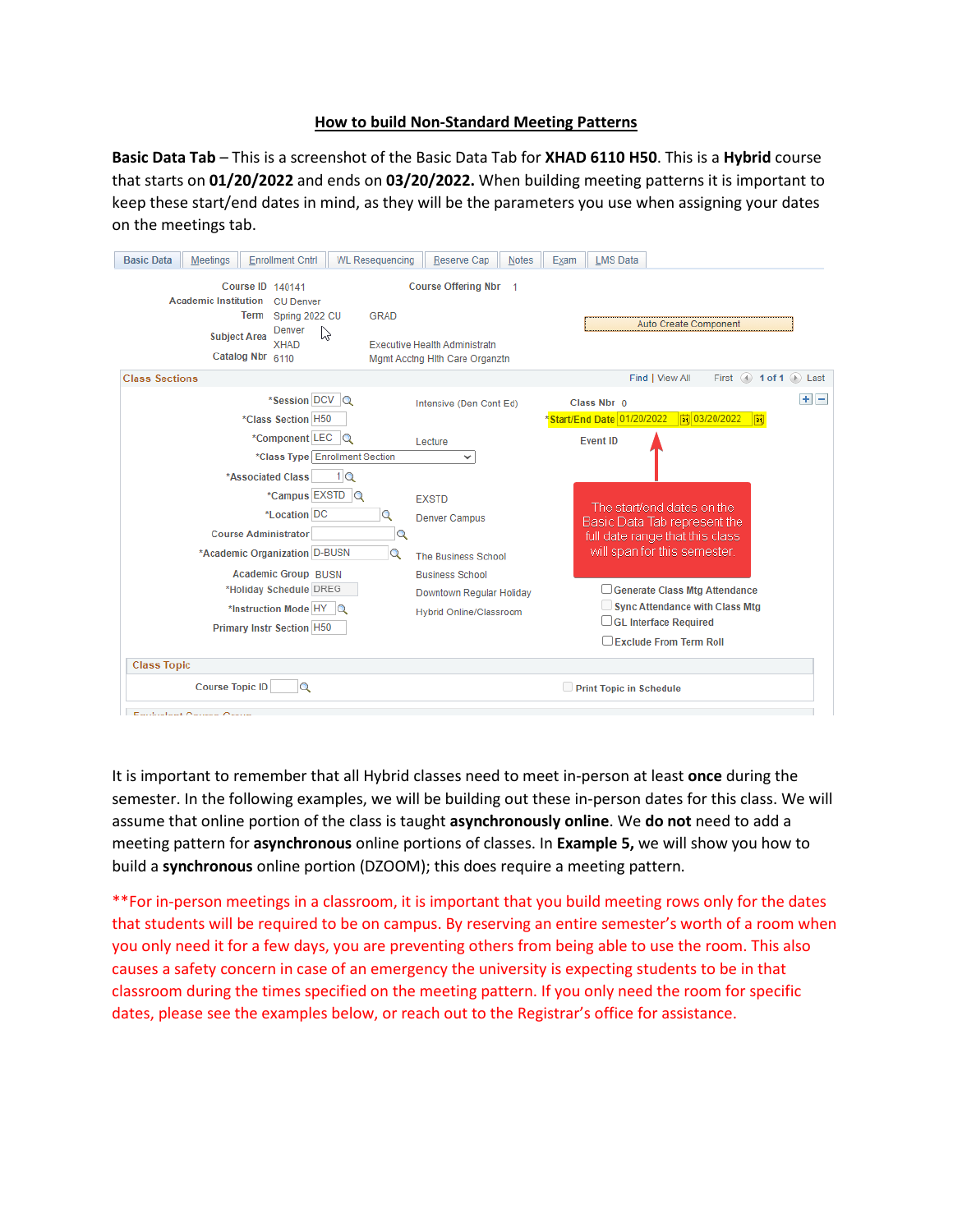**Example 1**. This **Hybrid** class that will meet consistently on Mondays and Wednesdays in the same room and at the same time throughout the semester. Students will also have work asynchronously online outside of the in-person dates.

| Course ID 140141<br>Course Offering Nbr 1<br><b>Academic Institution</b><br><b>CU Denver</b><br>Term Spring 2022 CU<br><b>GRAD</b><br><b>Subject Area Denver</b><br><b>XHAD</b><br><b>Executive Health Administratn</b><br>Catalog Nbr 6110<br>Mgmt Acctng Hith Care Organztn<br>First 4 1 of 1 2 Last<br><b>Class Sections</b><br>Find   View All |  |
|----------------------------------------------------------------------------------------------------------------------------------------------------------------------------------------------------------------------------------------------------------------------------------------------------------------------------------------------------|--|
|                                                                                                                                                                                                                                                                                                                                                    |  |
|                                                                                                                                                                                                                                                                                                                                                    |  |
|                                                                                                                                                                                                                                                                                                                                                    |  |
|                                                                                                                                                                                                                                                                                                                                                    |  |
|                                                                                                                                                                                                                                                                                                                                                    |  |
|                                                                                                                                                                                                                                                                                                                                                    |  |
| <b>Class Nbr</b><br>Session DCV<br>$\bf{0}$<br>Intensive (Den Cont Ed)                                                                                                                                                                                                                                                                             |  |
| <b>Event ID</b><br>Class Section H50<br>Component Lecture                                                                                                                                                                                                                                                                                          |  |
| <b>Associated Class 1</b>                                                                                                                                                                                                                                                                                                                          |  |
| Find   View All<br><b>Meeting Pattern</b><br>First 1 of 1 D Last                                                                                                                                                                                                                                                                                   |  |
|                                                                                                                                                                                                                                                                                                                                                    |  |
| $+$ $-$<br>*Start/End Date<br><b>Facility ID</b><br><b>Mtg Start</b><br><b>Mtg End</b><br>Capacity<br>Pat<br>S                                                                                                                                                                                                                                     |  |
| 01/20/2022   司 03/20/2022   間<br><b>DBUSB1200</b><br><b>MW</b><br>10:00AM<br>12:00PM<br>$\bigcirc$<br>✓<br>Q<br>33                                                                                                                                                                                                                                 |  |
| <b>Topic ID</b><br>Q                                                                                                                                                                                                                                                                                                                               |  |
| Free <b>Format Topic</b><br><b>D BUSB 1200</b>                                                                                                                                                                                                                                                                                                     |  |
|                                                                                                                                                                                                                                                                                                                                                    |  |
| Roll Facility ID: $\square$<br>Print Topic On Transcript<br><b>Contact Hours</b>                                                                                                                                                                                                                                                                   |  |
| Personalize  <br><b>Instructors For Meeting Pattern</b><br>ıst                                                                                                                                                                                                                                                                                     |  |
| Because this class will have the<br><b>EED</b><br>Workload<br>Assignment                                                                                                                                                                                                                                                                           |  |
| same meeting pattern throughout<br>*Instructor Role<br>Print<br><b>Name</b><br>ID                                                                                                                                                                                                                                                                  |  |
| the semester, we can have this<br>✓<br>Pos<br>Q<br><b>Primary Instructor</b><br>$\checkmark$                                                                                                                                                                                                                                                       |  |
| match the dates on the Basic                                                                                                                                                                                                                                                                                                                       |  |
| Data Tab.<br>Personalize   Find   i<br><b>Room Characteristics</b>                                                                                                                                                                                                                                                                                 |  |
| *Room Characteristic<br><b>Description</b><br><b>Telliaminy</b>                                                                                                                                                                                                                                                                                    |  |
| $+$<br>Ξ<br>Q                                                                                                                                                                                                                                                                                                                                      |  |

To build this, make sure that the start/end dates of this meeting row match the span of time that students will be meeting in person. In this example, the in-person dates span the entirety of the class dates therefore, they will match the start/end dates listed on the Basic Data Tab.

From this meeting row, we get that this class will meet every Monday and Wednesday in BUSB 1200, from 10am-12pm, every week between 01/20/2022 and 03/20/2022.

**Rooming Impact:** The room DBUSB1200 will be reserved and blocked out for MW, 10am-12pm between the dates 01/20-03/20, and no other class can reserve this room during this date. The university expects students to be on campus during this time.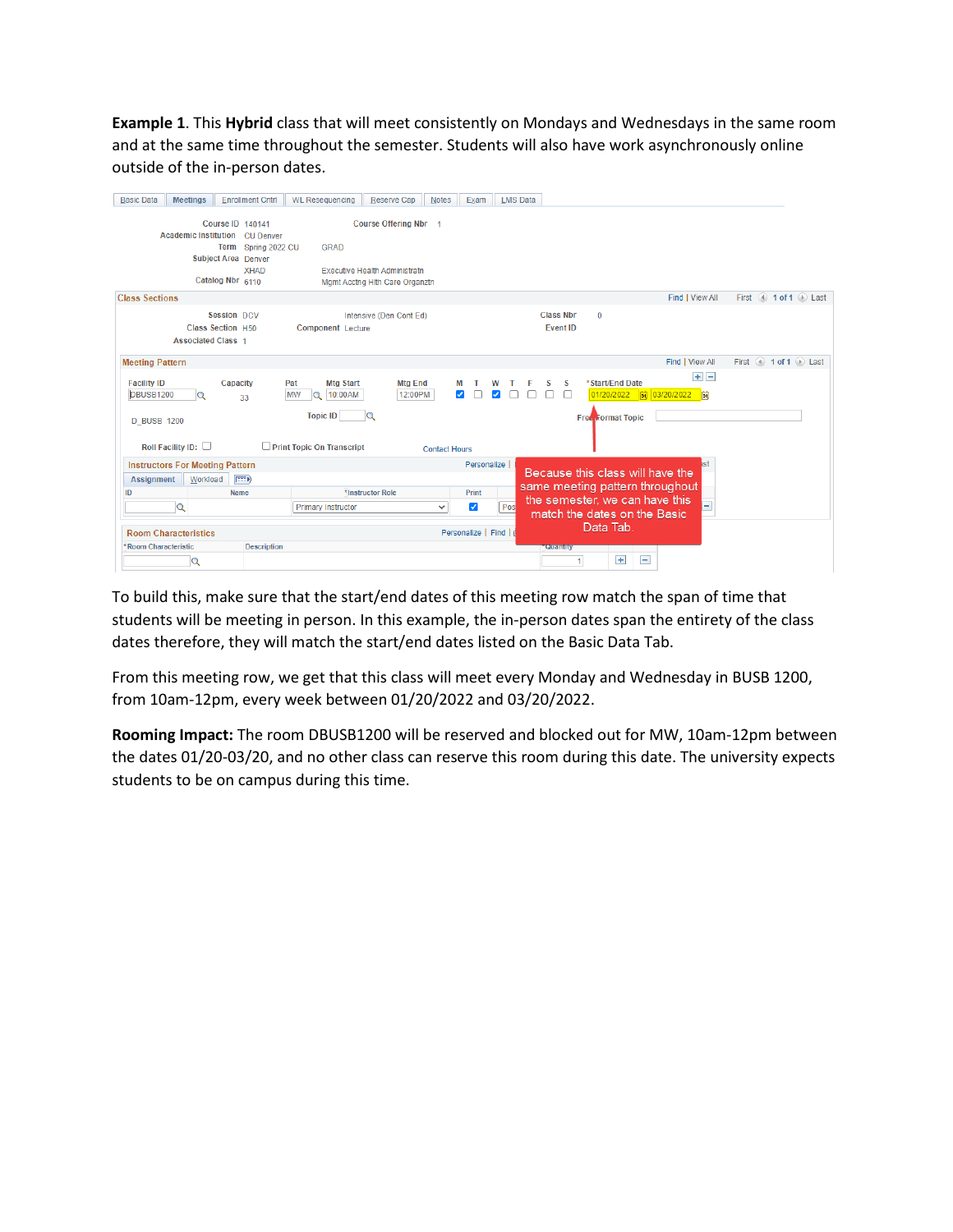**Example 2**. This **Hybrid** class will be meeting every Monday and Wednesday only for the first 4 weeks of the class, so **01/20/22-02/20/2022**. The rest of the class is taught asynchronously online.

| <b>Basic Data</b>      | <b>Meetings</b>                        | <b>Enrollment Cntrl</b>                      | <b>WL Resequencing</b>               | Reserve Cap                    | Notes                | Exam  | <b>LMS Data</b>          |                  |                                                      |                                       |                       |                       |
|------------------------|----------------------------------------|----------------------------------------------|--------------------------------------|--------------------------------|----------------------|-------|--------------------------|------------------|------------------------------------------------------|---------------------------------------|-----------------------|-----------------------|
|                        |                                        |                                              |                                      |                                |                      |       |                          |                  |                                                      |                                       |                       |                       |
|                        |                                        | Course ID 140141                             |                                      | Course Offering Nbr 1          |                      |       |                          |                  |                                                      |                                       |                       |                       |
|                        | <b>Academic Institution</b>            | <b>CU Denver</b><br><b>Term</b>              | <b>GRAD</b>                          |                                |                      |       | ド                        |                  |                                                      |                                       |                       |                       |
|                        |                                        | Spring 2022 CU<br><b>Subject Area Denver</b> |                                      |                                |                      |       |                          |                  |                                                      |                                       |                       |                       |
|                        |                                        | <b>XHAD</b>                                  | <b>Executive Health Administratn</b> |                                |                      |       |                          |                  |                                                      |                                       |                       |                       |
|                        |                                        | Catalog Nbr 6110                             |                                      | Mgmt Acctng Hith Care Organztn |                      |       |                          |                  |                                                      |                                       |                       |                       |
| <b>Class Sections</b>  |                                        |                                              |                                      |                                |                      |       |                          |                  |                                                      | Find   View All                       |                       | First 4 1 of 1 2 Last |
|                        |                                        | Session DCV                                  |                                      | Intensive (Den Cont Ed)        |                      |       |                          | <b>Class Nbr</b> | $\mathbf 0$                                          |                                       |                       |                       |
|                        |                                        | Class Section H50                            | <b>Component Lecture</b>             |                                |                      |       |                          | <b>Event ID</b>  |                                                      |                                       |                       |                       |
|                        | <b>Associated Class 1</b>              |                                              |                                      |                                |                      |       |                          |                  |                                                      |                                       |                       |                       |
|                        |                                        |                                              |                                      |                                |                      |       |                          |                  |                                                      |                                       |                       |                       |
| <b>Meeting Pattern</b> |                                        |                                              |                                      |                                |                      |       |                          |                  |                                                      | Find   View All                       | First 4 1 of 1 D Last |                       |
| <b>Facility ID</b>     |                                        | Capacity                                     | Pat<br><b>Mtg Start</b>              | <b>Mtg End</b>                 |                      |       |                          | s<br>S           | *Start/End Date                                      | $+$ $-$                               |                       |                       |
| <b>DBUSB1200</b>       |                                        | 33                                           | <b>MW</b><br>10:00AM<br>O            | 12:00PM                        |                      |       |                          |                  | 01/20/2022   岡 02/20/2022                            | 同                                     |                       |                       |
|                        |                                        |                                              | <b>Topic ID</b><br>Q                 |                                |                      |       |                          |                  |                                                      |                                       |                       |                       |
| <b>D BUSB 1200</b>     |                                        |                                              |                                      |                                |                      |       |                          |                  | <b>Free Format Topic</b>                             |                                       |                       |                       |
|                        | Roll Facility ID: $\square$            |                                              | Print Topic On Transcript            |                                | <b>Contact Hours</b> |       |                          |                  |                                                      | We updated the end date for this      |                       |                       |
|                        | <b>Instructors For Meeting Pattern</b> |                                              |                                      |                                |                      |       | Personalize   Find   Vie |                  |                                                      | meeting pattern to 02/20/2022 since   |                       |                       |
| <b>Assignment</b>      | Workload                               | <b>For</b>                                   |                                      |                                |                      |       |                          |                  |                                                      | this class only meets for the first 4 |                       |                       |
| ID                     |                                        | <b>Name</b>                                  | *Instructor Role                     |                                |                      | Print |                          |                  |                                                      | weeks.                                |                       |                       |
|                        | Q                                      |                                              | <b>Primary Instructor</b>            |                                | v                    | Ø     | Post                     |                  |                                                      |                                       |                       |                       |
|                        | <b>Room Characteristics</b>            |                                              |                                      |                                |                      |       | Personalize   Find   2   | 展                | First 4 1 of 1 2 Last                                |                                       |                       |                       |
| *Room Characteristic   |                                        | <b>Description</b>                           |                                      |                                |                      |       |                          | *Quantity        |                                                      |                                       |                       |                       |
|                        | ۔ ا                                    |                                              |                                      |                                |                      |       |                          |                  | $\overline{1}$<br><b>Contract Contract</b><br>$\sim$ |                                       |                       |                       |

To build this, update the start/end dates on the meeting row to match the dates that the students will required to be in-person. In this example, students will be in-person only for the first four weeks, therefore we only need to update the end date to 02/20/2022. We **do not** need to add a row for the asynchronous online portion of the class.

It is important thing to recognize that because this course is only meeting in person for the first month of class, we only need a meeting row for the in-person dates. The Basic Data Tab dates remain the same because the class still runs from 1/20/22-3/20/22, only that the in person part of the class is now only from 1/20/22-02/20/22 which is what is shown in the screenshot above.

From this meeting row, we get that this class will meet every Monday and Wednesday from 10am-12pm in BUSN 1200 between 01/20/22 and 02/20/22. The last month of the class is taught asynchronously online.

**Rooming Impact:** DBUSNB1200 will be reserved every MW from 10-12pm between the dates 01/20/22- 02/20/22. The university expects that students will be on campus and in this room during this time.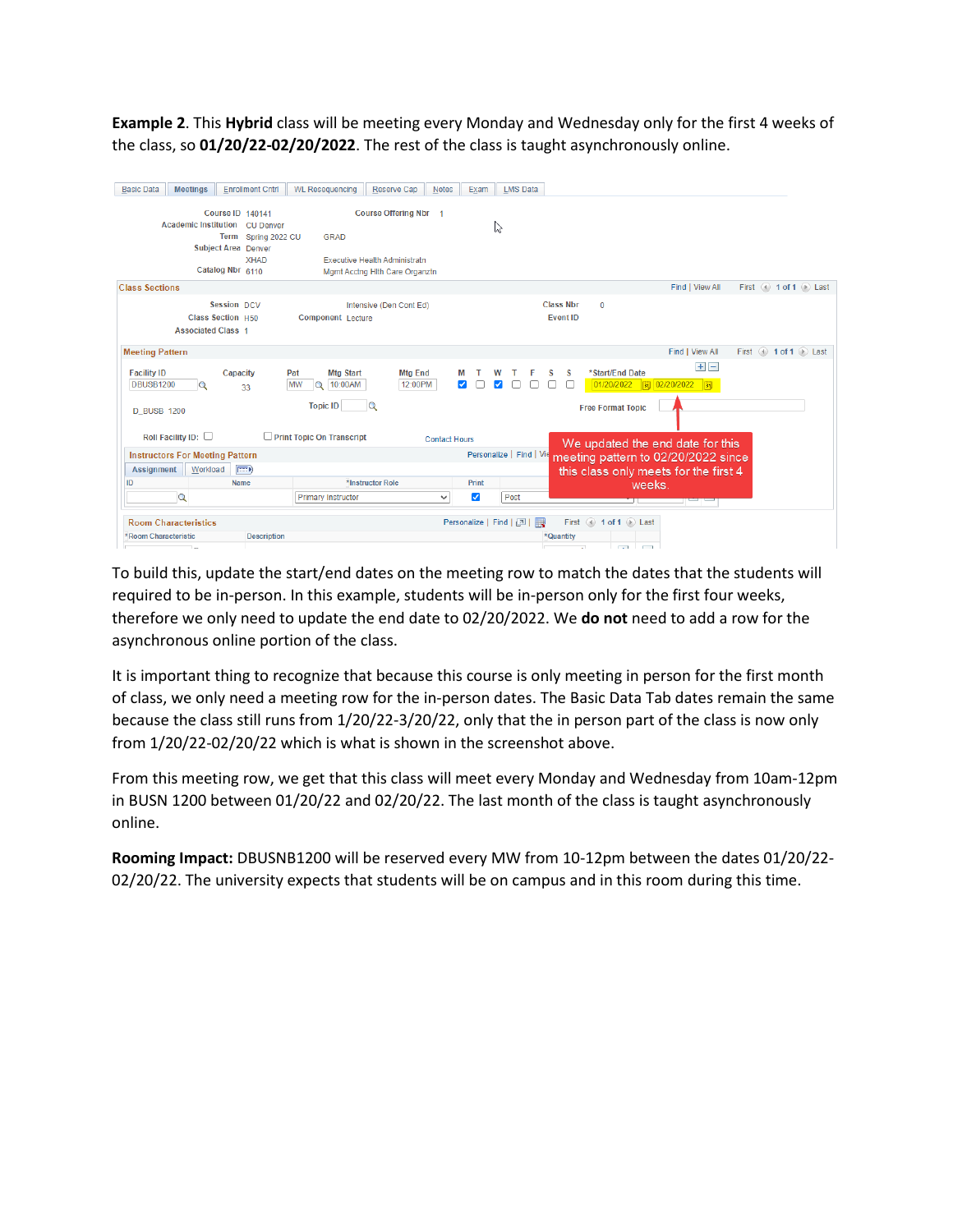**Example 3**. This **Hybrid** class will only meet in-person 3 days during the semester. The rest of the class is help asynchronously online.

| Session DCV<br><b>Class Section H50</b><br><b>Associated Class 1</b> | Intensive (Den Cont Ed)<br><b>Component Lecture</b>         |                                      | <b>Class Nbr</b><br><b>Event ID</b> | $\Omega$                                                     |                                                  |
|----------------------------------------------------------------------|-------------------------------------------------------------|--------------------------------------|-------------------------------------|--------------------------------------------------------------|--------------------------------------------------|
| <b>Meeting Pattern</b>                                               |                                                             | じく                                   |                                     | Find   View 1                                                | First $\bigoplus$ 1-3 of 3 $\bigoplus$ Last      |
| <b>Facility ID</b><br>Capacity<br><b>DBUSB1200</b><br>33             | <b>Mtg Start</b><br>Pat<br><b>TH</b><br>10:00AM<br>$\alpha$ | <b>Mtg End</b><br>12:00PM            | s<br>s                              | $+$ $-$<br>*Start/End Date<br>01/27/2022<br>同 01/27/2022 同   |                                                  |
| <b>D_BUSB 1200</b>                                                   | <b>Topic ID</b><br>$\alpha$                                 |                                      |                                     | <b>Free Format Topic</b>                                     |                                                  |
| Roll Facility ID: $\Box$                                             | Print Topic On Transcript                                   | <b>Contact Hours</b>                 |                                     |                                                              |                                                  |
| <b>Instructors For Meeting Pattern</b>                               |                                                             |                                      | Personalize   Find   View All   2   | First 4 1 of 1 2 Last                                        |                                                  |
| $E = 0$<br>Workload<br><b>Assignment</b>                             |                                                             |                                      |                                     |                                                              |                                                  |
| <b>Name</b><br>ID                                                    | *Instructor Role                                            | Print                                | <b>Access</b>                       | Contact                                                      | Each date that is                                |
| $\alpha$                                                             | <b>Primary Instructor</b>                                   | Post<br>$\checkmark$<br>✓            |                                     | $+$ $-$<br>$\checkmark$                                      | in-person gets                                   |
| <b>Facility ID</b><br>Capacity<br><b>DBUSB1200</b><br>Q<br>33        | <b>Mtg Start</b><br>Pat<br>l T<br>$\circ$<br>10:00AM        | <b>Mtg End</b><br>12:00PM            | S<br>s                              | $+$ $-$<br>*Start/End Date<br>02/02/2022   司 02/02/2022   同  | its own meeting<br>pattern row.                  |
| <b>D_BUSB 1200</b>                                                   | <b>Topic ID</b><br>Q                                        |                                      |                                     | <b>Free Format Topic</b>                                     | Note that the<br>start/end dates<br>for each row |
| Roll Facility ID: $\square$                                          | Print Topic On Transcript                                   | <b>Contact Hours</b>                 |                                     |                                                              | match.                                           |
| <b>Instructors For Meeting Pattern</b>                               |                                                             |                                      |                                     | First 4 1 of 1 2 Last                                        |                                                  |
| Assignment<br>Workload<br>$\sqrt{1-\frac{1}{2}}$                     |                                                             |                                      |                                     |                                                              |                                                  |
| ID<br><b>Name</b>                                                    | *Instructor Role                                            | Print                                | <b>Access</b>                       | Contact                                                      |                                                  |
| $\mathbf Q$                                                          | <b>Primary Instructor</b>                                   | $\checkmark$<br>$\blacktriangledown$ |                                     | $+$ $-$<br>$\checkmark$                                      |                                                  |
| <b>Facility ID</b><br>Capacity<br><b>DBUSB1200</b><br>33             | <b>Mtg Start</b><br>Pat<br>10:00AM<br>W<br>$\circ$          | <b>Mtg End</b><br>M<br>12:00PM       | s<br>s<br>$\Box$<br>п               | $+$ $-$<br>*Start/End Date<br>03/02/2022   前 03/02/2022<br>同 |                                                  |
| <b>D BUSB 1200</b>                                                   | <b>Topic ID</b><br>Q                                        |                                      |                                     | <b>Free Format Topic</b>                                     |                                                  |
| Roll Facility ID: $\Box$                                             | $\Box$ Print Topic On Transcript                            | <b>Contact Hours</b>                 |                                     |                                                              |                                                  |
| <b>Instructors For Meeting Pattern</b>                               |                                                             |                                      | Personalize   Find   View All   2   | First 4 1 of 1 2 Last                                        |                                                  |
| Workload<br><b>Exp</b><br>Assignment                                 |                                                             |                                      |                                     |                                                              |                                                  |

To build this, we put **each individual day** that is in-person onto its **own** meeting pattern row. Note that because each individual row represents a unique day, the start/end dates **will be the same**. In this example, the class meets in person only 3 times all semester; 01/27/2022, 02/02/2022, and 03/02/2022. We add additional meeting rows, one for each day, and fill in the meeting pattern information for each day accordingly.

From these meeting rows, we get that this class will be meeting in-person from 10-12pm in BUSN 1200, three times during the semester; on 01/27, 02/02, and 03/02. The rest of the class is taught asynchronously online.

**Rooming impact:** DBUSB1200 will be reserved for 01/27/22 from 10-12p, 02/02/2022 from 10-12p, and 03/02/2022 from 10-12p. No other class will be able to reserve this room during these specific dates/times. The university expects that students will be on-campus and in BUSB 1200 on these 3 days only.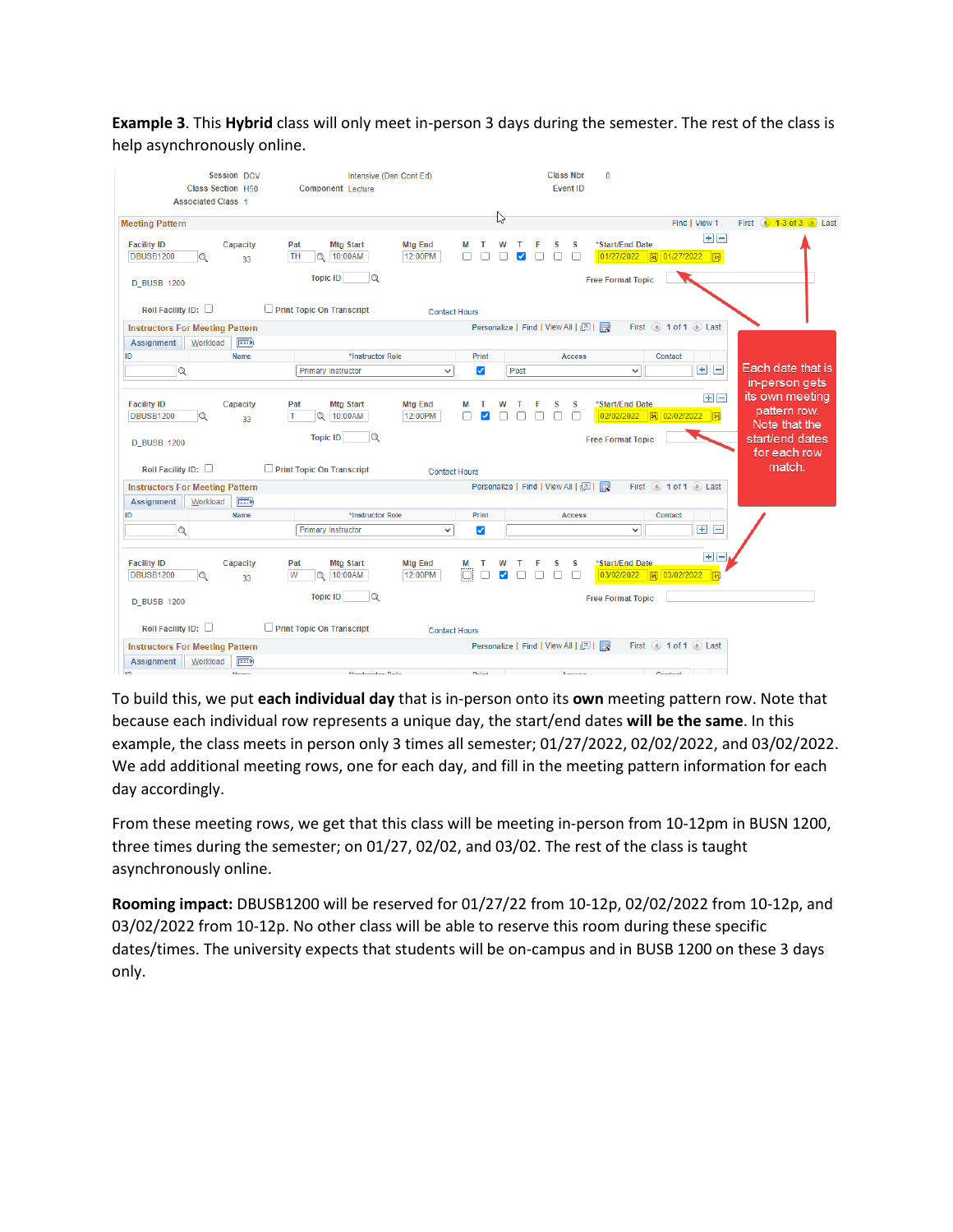**Example 4.** This Hybrid class has a different meeting pattern for each of the first 3 weeks of class. Week one will meet MW, week two will meet TTH, and week 3 will meet only on F. The remaining portion of the class is taught asynchronously online.



To build this, we will combine some of the techniques from the earlier examples. Because each week has its own unique meeting pattern, we will give each week its own meeting row. The start/end dates listed on each row correspond to the week of the semester that its meeting pattern applies to. The first week will meet MW, the second TTH, and the third week will meet only on F (**Note:** We could have also built the Friday row with just the Friday date alone like in Example 3, either way works)

It is important to note that the class still spans from 01/20/22 to 03/20/2022, since the basic data tab remains the same for all of these examples. We are simply adding rows for each unique meeting time that students will be in person and in this case its varies for the first 3 weeks. You can have classes that have different meeting patterns/times each week of the semester, you just need to add rows for each week.

We get from this meeting pattern, that the class meets MW the week of 01/31-02/04, TTH the week of 01/31-02/04, and F the week of 02/07-02/11. Since the class ends on 03/20 we can assume that the rest of the class is being taught asynchronously online.

**Rooming Impact:** DBUSB1200 will be reserved for each day and time listed in the meeting pattern. No other class will be able to reserve that space during those times. The university expects that students will be in BUSB 1200 during those weeks, on the days/times listed for each week.